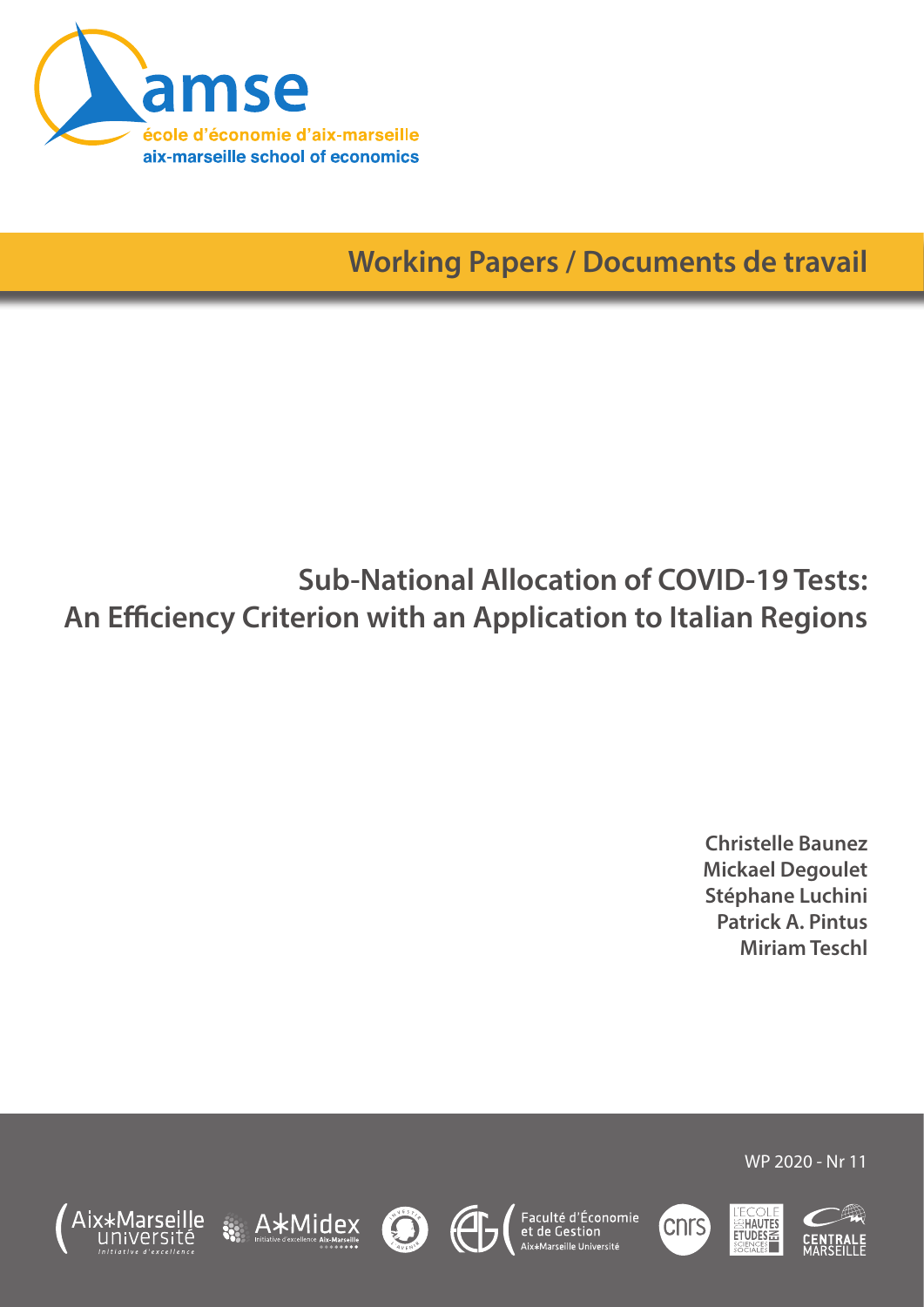# Sub-National Allocation of COVID-19 Tests: An Efficiency Criterion with an Application to Italian Regions <sup>∗</sup>

Christelle Baunez & Mickael Degoulet† Stéphane Luchini, Patrick A. Pintus & Miriam Teschl‡

April 16, 2020

#### Abstract

Tests are crucial to know about the number of people who have fallen ill with COVID-19 and to understand in real-time whether the dynamics of the pandemic is accelerating or decelerating. But tests are a scarce resource in many countries. The key but still open question is thus how to allocate tests across sub-national levels. We provide a data-driven and operational criterion to allocate tests efficiently across regions or provinces, with the view to maximize detection of people who have been infected. We apply our criterion to Italian regions and compute the shares of tests that should go to each region, which are shown to differ significantly from the actual distribution.

#### JEL Classification Numbers: I18; H12

Keywords: COVID-19; Epidemic Dynamics; Acceleration of Harm; Deceleration of Harm; Real-time Analysis; Sub-National Allocation of Tests; Efficiency Criterion; Italy

<sup>∗</sup>This work was supported by French National Research Agency Grants ANR-17-EURE-0020.

<sup>†</sup>Aix-Marseille University, CNRS, Institut Neuroscience Timone. Email addresses: mickael.degoulet@univamu.fr, christelle.baunez@univ-amu.fr

<sup>‡</sup>Aix-Marseille University, CNRS, EHESS, Centrale Marseille, Aix-Marseille School of Economics. Email addresses: stephane.luchini@univ-amu.fr, patrick.pintus@univ-amu.fr, miriam.teschl@ehess.fr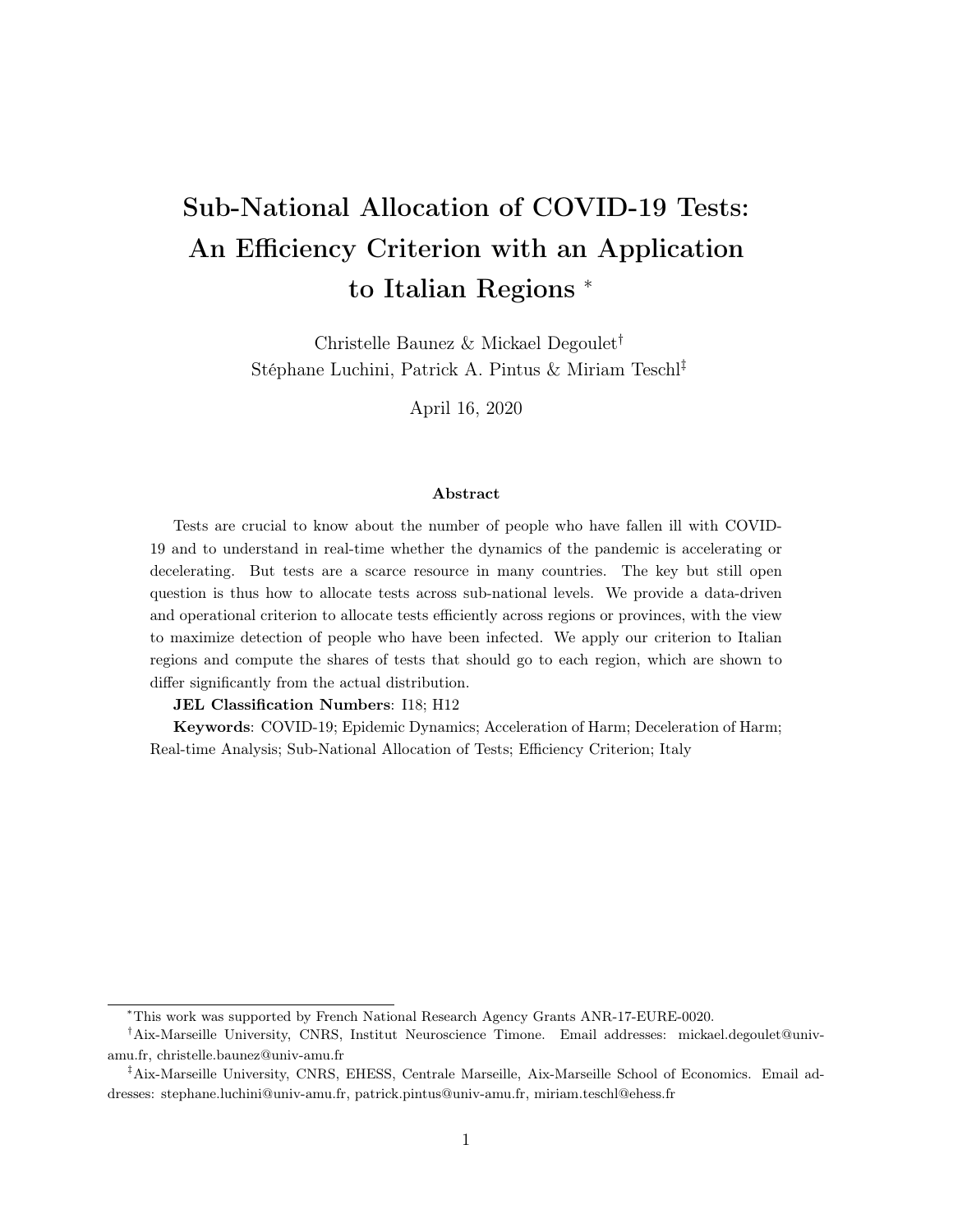### 1 Introduction

Testing is crucial to detect people with SARS-CoV-2, the virus responsible for the COVID 19 pan-demic (see e.g. [\[1\]](#page-9-0), [\[2\]](#page-9-1), [\[6\]](#page-9-2), [\[3\]](#page-9-3), [\[15\]](#page-10-0)). In this vein, on March  $16^{th}$  2020, the Director-General of the WHO strongly advised countries to "test, test, test" because "a fire cannot be fought blindfolded".<sup>[1](#page-2-0)</sup> But in many countries, tests are too scarce a resource to guarantee widespread and comprehensive testing (see e.g. [\[14\]](#page-10-1)). Countries have set up guidelines spelling out the priority of who should get tested given that not all people can be tested. But this is only one side of the story and does not address the question of how to allocate a limited amount of tests across sub-national levels. We provide in this paper a data-driven and operational criterion that distributes tests according to how the virus spreads during the pandemic in different geographical units that either accelerate or decelerate.

The idea of the criterion is to base the allocation decision of a limited number of tests on data about the marginal benefit of an additional test. Such marginal benefit can be measured directly on the basis of a function representing the dynamics of the pandemic. Such a function is estimated using data on the numbers of both COVID-19 confirmed cases and total tests. Section [2](#page-2-1) explains what information is necessary to calculate this function in real-time and how to derive the weights for the distribution of tests on a sub-national level. In Section [3](#page-5-0) we apply this criterion to Italian regions, where certain regions struggle more than others with the pandemic. We compute the optimal shares of tests for each region and compare it with the actual distribution. Our main conclusion is that there is room for significant improvement in the geographical allocation of COVID-19 tests across Italian regions.

An important point of our approach is that it does not provide predictive model but rather relates to now-casting analysis. Forecasting models typically have many parameters, are highly uncertain at times of unknown and new events and can fall prey to estimation errors. Our datadriven criterion builds upon non-parametric estimation and as such constitutes an important realtime source of information for decision-makers, complements traditional epidemiological models and is amenable to public health analysis.

# <span id="page-2-1"></span>2 Characterization of the Testing Allocation Criterion

Our criterion builds upon a new approach that is designed to monitor and respond to a pandemic like COVID-19 (see [\[13\]](#page-10-2)). The approach organises the data in real time in order to detect whether an ongoing pandemic is accelerating or decelerating. It is based on the idea that in times of uncertainty, when it is difficult to have good knowledge on probabilities and thus difficult to make reliable forecasting models, decisions have to be based on the information available more than anything else. Following [\[17\]](#page-10-3) and [\[13\]](#page-10-2), the question is how we can use available information to

<span id="page-2-0"></span><sup>1</sup>https://www.who.int/dg/speeches/detail/who-director-general-s-opening-remarks-at-the-media-briefing-oncovid-19—16-march-2020-last access April  $14^{th}$  2020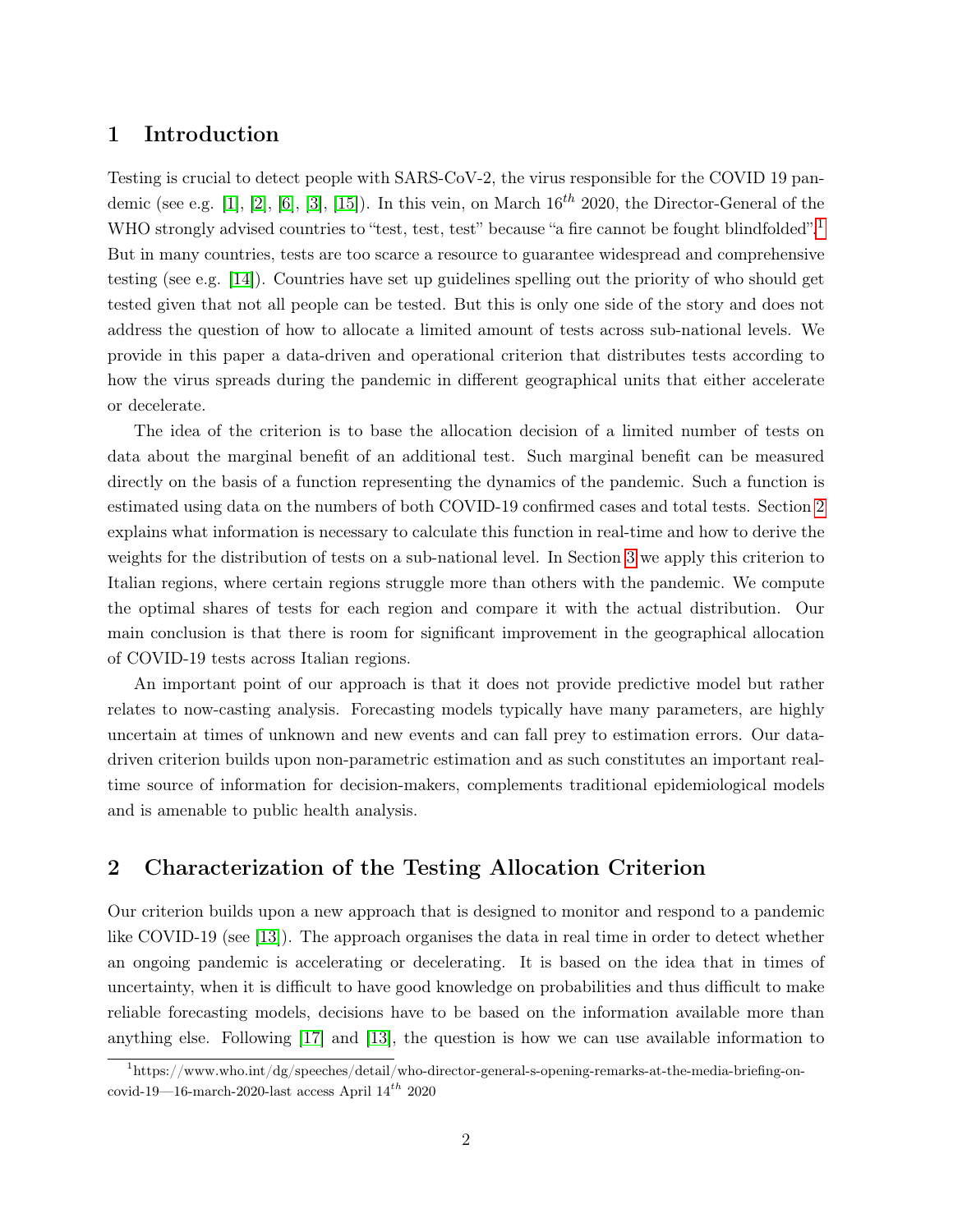

<span id="page-3-1"></span>Figure 1: Epidemic Dynamics in Two Hypothetical Regions with Different Dynamics

Note: Blue dots represent the Fraction of Total COVID-19 Cases (y-axis) against Fraction of COVID-19 Tests (x-axis) across Time, for Region Q in panel (a) and Region S in panel (b). Fraction of realised tests (resp. of cases) equals the cumulative number of tests realised (resp. cases) on day  $t$  divided by the cumulative number of tests (resp. cases) realised at the end date  $T$  - Red lines are the functional relationship between positive cases and total tests and depict the dynamic of the pandemic - Black Lines are the tangent lines od the functions in red at end point, the slopes of which measure the marginal benefits of testing at end point.

detect acceleration or deceleration of harm in the current case of the pandemic. To answer this question the number of tests is crucial. Tests allow visualising the spread of the pandemic and are therefore a precondition for a reliable real-time analysis. If ever more cases of infected people are detected with an increasing number of total tests, the pandemic is accelerating. If, on the contrary, ever fewer infected people are detected with an increasing number of test, the pandemic is decelerating. This insight can be visualised by plotting the cumulated number of cases that have been tested positively against the cumulated number of total tests. The convexity of such functional relationship indicates acceleration, concavity deceleration. This is an important realtime guide for health policy decisions that aim to curb the pandemic: what health policy decision want to achieve and to keep is a concave functional relationship of positively tested subjects to total tests and eventually a flat relationship that indicates the end of the pandemic.<sup>[2](#page-3-0)</sup>

We illustrate our approach by considering the following hypothetical example. A country has been subject to an epidemic like COVID-19 for several weeks. This country is composed of two regions labeled, say, Q and S. While in region Q, the virus spread rapidly from very early on, region S only saw a few cases at the beginning but experienced subsequently a rapid increase of infected people.

<span id="page-3-0"></span><sup>2</sup> Tests may also be an important health policy response to contain the pandemic, but this is not what we are discussing here. In this paper, testing allows to know about the pandemic spread whatever the health policy response put in place.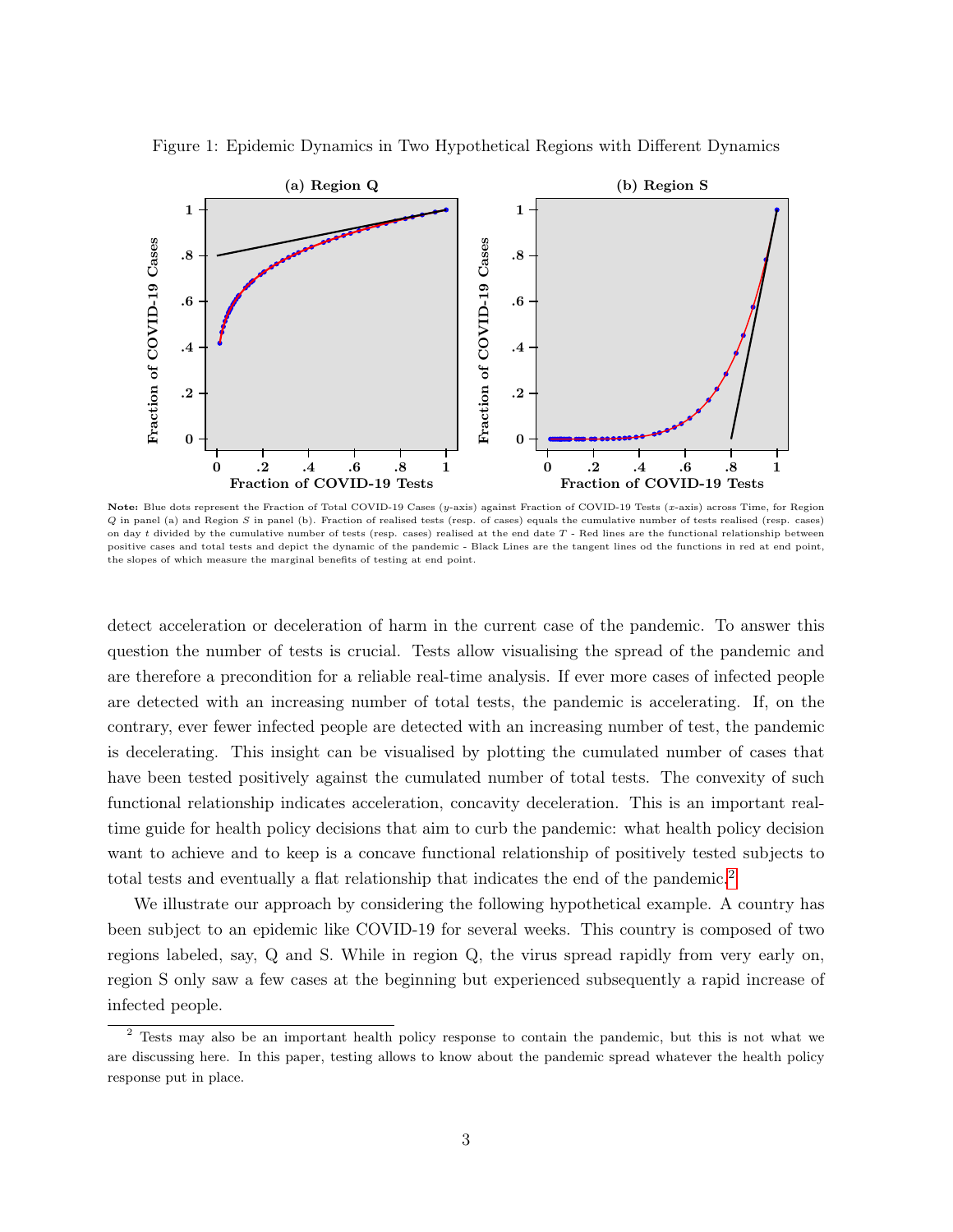The pandemic has followed different dynamics across the two regions and the resulting heterogeneity is best visualized in Figure [1.](#page-3-1) Figure [1](#page-3-1) depicts a scatter-plot of the number of COVID-19 tests against the number of COVID-19 cases, using daily data from two hypothetical regions Q and S, at a given date that we think of as today (the blue dots). Both the number of cases and the number of tests are normalized by dividing raw data over the last data point available today. The red lines in Figure [1](#page-3-1) are the functional relationship between positive cases and total tests and thus represent the dynamics of the pandemic in each region. While in Figure [1](#page-3-1) panel (a) this line is concave and indicates that tests find ever fewer infected people, in Figure [1](#page-3-1) panel (b), the line is convex and points to the fact that tests find ever more cases of infected people. Said differently, what testing tells us is that while in region Q the pandemic is decelerating, in region S it is accelerating.

With that interpretation in mind, deriving a criterion for allocating a given number of tests across the two regions is straightforward. The most important information is the marginal benefit of an additional test in each region. Knowing this, it is possible to compute the proportion of total available tests at the national level that each region should get. It should be obvious that a larger fraction of tests should go to the region where the marginal test is higher.

In Figure [1,](#page-3-1) the marginal benefit of a test is measured by the slope of the tangent of each curve at  $x = 1$ , which is the end point of each graph.<sup>[3](#page-4-0)</sup> Marginal benefits are depicted as the black lines, tangent to the red curve in Figure [1](#page-3-1) panels (a) and (b). Given the steepness of the tangent in Figure [1](#page-3-1) panel (b) due to the acceleration of the pandemic, it is obvious that more tests should be done in region S than in region Q. Both curves in Figure [1](#page-3-1) are the graphs of power function, so that in this example the slope at  $x = 1$  is directly given by the exponent, which equals 0.2 for region Q and 5 for region S. These numbers are interpreted as follows. In region Q, the most recent 10% of the total number of test have helped uncover  $2\%$  (that is,  $0.2 \times 10$ ) of total confirmed infections. This is much less than in region S, where the most recent 10% are associated with the detection of 50% (that is,  $5 \times 10$ ) of the total number of COVID-19 cases. In that sense, more testing is needed in region S than in region Q. Therefore, given that the marginal benefit of an additional test in region S is 25 (that is,  $5/0.2$ ) times higher than in region Q, the number of total tests available today should be divided as follows. Region S would get about 96% (that is, 5/5.2) while region Q would get the remainder  $4\%$  (that is,  $0.2/5.2$ ).

It goes without saying that shares should be updated regularly, following changes in the marginal benefits/slopes of some regions relative to others. Although the above weights do not take into account population in each region, it is straightforward to combine them with population weights, as we now show. We summarize below, for convenience, the steps to compute such weights and the corresponding share for each sub-national level,  $i = 1, \ldots, n$ :

<span id="page-4-0"></span><sup>&</sup>lt;sup>3</sup>The marginal benefit of testing as defined here is reminiscent of distributional weights used in public policy analysis–see [\[7\]](#page-9-4) for a discussion on distributional weights for health policies.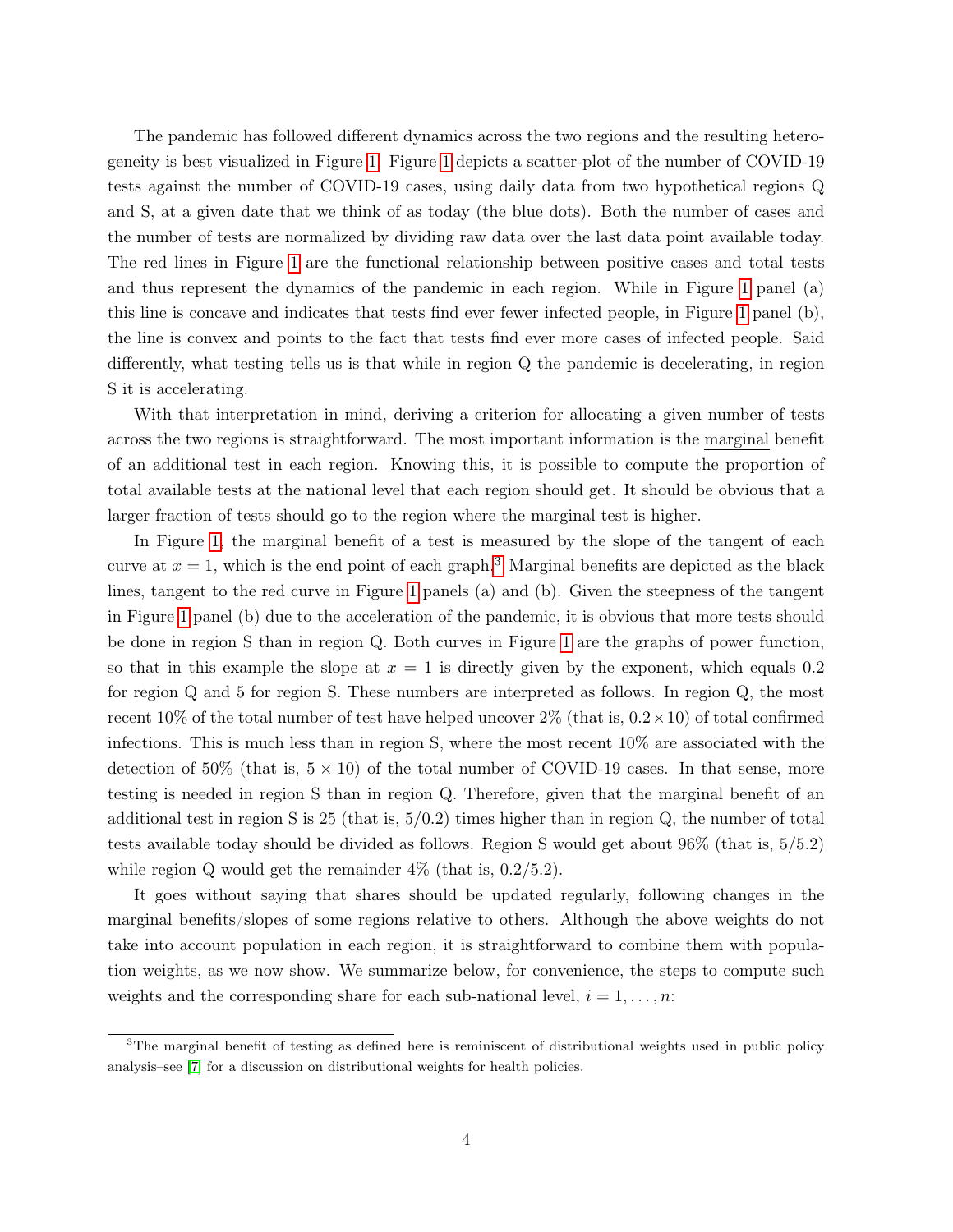# Criterion to allocate COVID-19 tests across sub-national levels  $i = 1, \ldots, N$ , with population  $n_i$ :

- for each sub-national level  $i$ , estimate a smooth curve from the scatterplot of the number of confirmed COVID-19 cases against the number of COVID-19 tests across time. Estimate next at end point, that is, at the latest date for which data is available, the slope of such a curve for each i, which delivers a weight  $w_i$
- each sub-national level i should receive a share of the total number of tests available at the national level that is defined by  $A_i = \frac{w_i n_i}{\sum_i^n w_i n_i}$ , taking into account population. Alternatively, such a share is defined as  $a_i = \frac{w_i}{\sum_i^n w_i}$  if population is not accounted for.

## <span id="page-5-0"></span>3 An Application to Italian Regions

Italy is in a national lock-down period since March  $9^{th}$  2020. About a month later, the number of newly detected cases are decreasing every day on a national level. However, across regions, the pandemic spread was and still is not uniform. As it is commonly known, regions such as Lombardia and Veneto have seen very high numbers of infected people as well as deaths, whereas more southern regions have had much fewer cases. Although testing has been deficient at the early stage of the pandemic (see [\[14\]](#page-10-1)), Italy has successively implemented an aggressive testing strategy reaching a total of over a million tests by mid-April. These are many tests but still a low number for a population of about 60 million inhabitants. Given this limited number of possible tests for a large population, the crucial but still open question is how to distribute tests efficiently, in particular in view of the differences in pandemic dynamics across regions.

The data we use is made publicly available by the Italian Department of Civil Protection<sup>[4](#page-5-1)</sup> from which can be accessed the official dashboard that monitors the situation of the COVID-19 pandemic in Italy ("Mappa della situazione"). This map provides the link to data that contains information on all Italian regions.[5](#page-5-2) There are 20 regions, but the data has 21 entries because the region of Trentino-Alto Adige counts for two to take account of the two autonomous provinces (P.A.) that form that region, named P.A. Bolzano and P.A. Trento in the data set. From this dataset, we use the information on the total number of tests performed ("tamponi") and the total number of positive cases ("totale casi") for each region, which is updated on a daily basis.

<span id="page-5-1"></span> $^4$ <http://www.protezionecivile.gov.it/home>: last access April  $14^{th}\,$   $2020$ 

<span id="page-5-2"></span> $^5$ <https://github.com/pcm-dpc/COVID-19/tree/master/dati-regioni>: last access April 14 $^{th}$  2020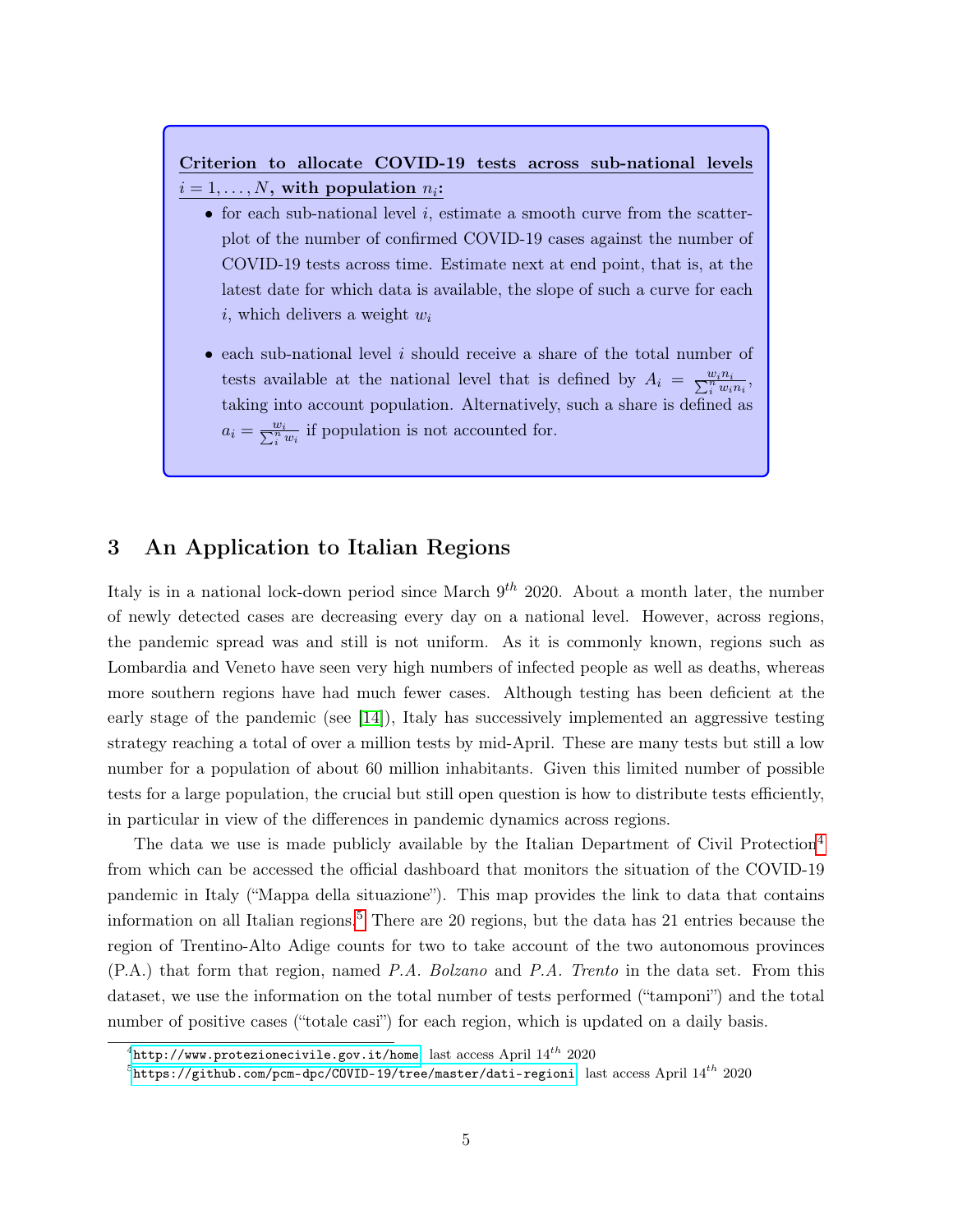<span id="page-6-0"></span>

|  | Abruzzo<br>$(n_1 = 1311580)$               | $a_1 = 8.85$<br>$A_1 = 3.99$                            |        |
|--|--------------------------------------------|---------------------------------------------------------|--------|
|  | Basilicata                                 | $x_1 = 1.97$<br>$a_2 = 7.59$                            |        |
|  | $(n_2 = 562869)$                           | $A_2 = 1.47$<br>$x_2 = 0.41$                            |        |
|  | Calabria<br>$(n_3 = 1947131)$              | $a_3 = 3.36$<br>$A_3 = 2.25$<br>$x_3 = 1.85$            |        |
|  | Campania<br>$(n_4 = 5801692)$              | $a_4 = 1.89$<br>$A_4 = 3.78$                            |        |
|  | Emilia-Romagna                             | $x_4 = 3.44$<br>$a_5 = 3.76$                            |        |
|  | $(n_5 = 4459477)$                          | $A_5 = 5.76$<br>$x_5 = 3.86$                            |        |
|  | Friuli-Venezia Giulia<br>$(n_k = 1215220)$ | $a_6 = 7.22$<br>$A_6 = 3.02$<br>$x_6 = 3.86$            |        |
|  | Lazio<br>$(n_7 = 5879082)$                 | $a_7 = 6.36$<br>$A_7 = 12.86$<br>$x_7 = 6.70$           |        |
|  | Liguria<br>$(n_8 = 1550640)$               | $a_8 = 6.31$<br>$A_8 = 3.36$<br>$x_8 = 2.18$            |        |
|  | Lombardia<br>$(n_9 = 10060574)$            | $a_9 = 4.93$<br>$A_9 = 17.06$<br>$x_9 = 20.85$          |        |
|  | Marche<br>$(n_{10} = 1525271)$             | $a_{10} = 5.89$<br>$A_{10} = 3.09$<br>$x_{10} = 2.17$   |        |
|  | Molise<br>$(n_{11}=305617)$                | $a_{11} = 0.15$<br>$A_{11} = 0.02$<br>$x_{11} = 0.233$  | т<br>п |
|  | P.A. Bolzano<br>$(n_{12}=520891)$          | $a_{12} = 2.96$<br>$A_{12} = 0.52$<br>$x_{12} = 2.34$   |        |
|  | P.A. Trento<br>$(n_{13}=538223)$           | $a_{13} = 6.11$<br>$A_{13} = 1.13$<br>$x_{13} = 1.64$   |        |
|  | Piedmont<br>$(n_{14} = 4356406)$           | $a_{14} = 4.50$<br>$A_{14} = 6.73$<br>$x_{14} = 6.02$   |        |
|  | Apulia<br>$(n_{15} = 4029053)$             | $a_{15} = 4.70$<br>$A_{15} = 6.51$<br>$x_{15} = 3.05$   |        |
|  | Sardinia<br>$(n_{16}=1639591)$             | $a_{16} = 4.55$<br>$A_{16} = 2.56$<br>$x_{16} = 1.04$   |        |
|  | Sicila<br>$(n_{17} = 4999891)$             | $a_{17} = 4.83$<br>$A_{17} = 8.30$<br>$x_{17} = 3.35$   |        |
|  | Toscana<br>$(n_{18} = 3729641)$            | $a_{18} = 3.79$<br>$A_{18} = 4.85$<br>$x_{18} = 7.58$   |        |
|  | Umbria<br>$(n_{19} = 882015)$              | $a_{19} = 2.80$<br>$A_{19} = 0.85$<br>$x_{19} = 1.76$   |        |
|  | Valle d'Aosta<br>$(n_{20}=125666)$         | $a_{20} = 2.46$<br>$A_{20} = 0.11$<br>$x_{20} = 0.36$   | п<br>п |
|  | Veneto<br>$(n_{21}=4905854)$               | $a_{21} = 6.99$<br>$A_{21} = 11.78$<br>$x_{21} = 20.21$ |        |

Figure 2: Optimal Allocations of tests in Italian regions as compared to actual allocation

Note: The figure presents the optimal allocations for each region as well as the mean actual allocation of tests in the last three days in the region  $(x_i, i \in 1...21)$ .  $n_i, k \in 1...21$ , is the number of inhabitants in the region.  $a_i, i \in 1...21$ , is the optimal allocation that does not account for population size whereas  $A_i$ ,  $i \in 1...21$ , is the optimal allocation that ponderates by population size  $n_i$ . Pink (resp. orange and blue) bar represents the optimal allocation (resp. the optimal allocation weighted by population size and the mean actual allocation).

We estimate both the functional relationship between the total number of tests and the total number of positive case for each region and its first derivative non-parametrically by local polynomial regression fitting with Epanechnikov weights [\[16\]](#page-10-4). The method allows to fit a smooth curve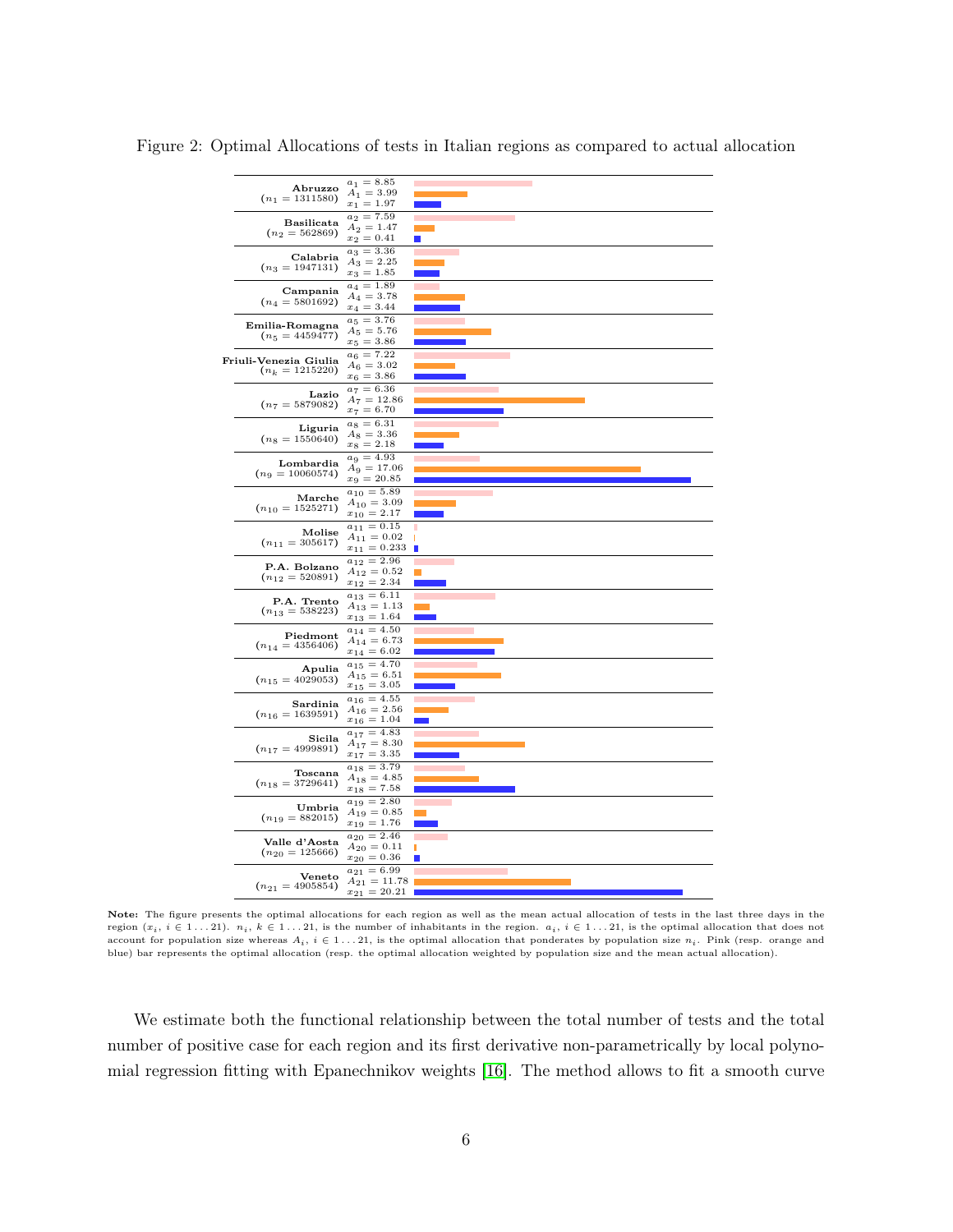relating tests and cases without imposing restrictive parametric restrictions on the functional form [\[10\]](#page-9-5). We report in Figure [2](#page-6-0) the estimated (population-unweighted) optimal shares  $a_i$ ,  $i = 1...21$ , and the (population-weighted) optimal shares  $A_i$ ,  $i = 1...21$ , using the mean estimate of the first derivative on the last 2.5% of output design points (see Appendix [A](#page-11-0) and [B](#page-16-0) for the detailed results). We also report as a benchmark the mean actual allocation of tests in the last three days of the observed sample, for comparison purpose.

In Figure [2,](#page-6-0) each line represents an Italian region, whose population  $n_i$  appears in parentheses under the name of the region in the first column. In the second column we report the populationweighted and population-unweighted shares, respectively,  $A_i$  and  $a_i$ , as well as the actual share denoted  $x_i$ . The third column helps visualising those shares. As can be seen in Figure [2,](#page-6-0) differences between the optimal shares as computed by using our (population-weighted and unweighted) criterion and actual shares of tests in all regions are significant. A striking conclusion is that certain regions currently receive too many tests, compared to others who have received too little. In particular, a substantial share of tests conducted in regions such as Lombardia, Veneto and Emilia-Romagna, where the pandemic spread more rapidely at the beginning, should be allocated to other regions. This is particularly true if we consider the population-unweighted share  $a_i$ of tests but also if we take the population-weighted share  $A_i$  into account. However, what also becomes apparent is that Lombardia and Veneto have currently about the same share of total tests allocated (about 20% each) despite the fact that Veneto has only about half of the population of Lombardia. Our population-weighted criterion  $A_i$  takes this into account and allocates more tests to Lombardia than to Veneto given its population size. If we continue to focus on the populationweighted share  $A_i$ , another striking example are the regions of Lazio, but also Sicily, which should receive a much larger share of tests, given the number of inhabitants in those regions, than they currently do. Indeed, Lazio, the second most populated region, should receive twice as many tests as it currently does, that is about 13% of the total number of Italian tests. This is because both its marginal benefit of testing and its regional population are among the largest across Italy. Sicily is in a similar situation and should also get twice as many tests. Generally, in view of Figure [2,](#page-6-0) it is hard to conclude that tests have been allocated across Italian regions where they are the most efficient and mostly needed. Obviously, to achieve the goal of efficient distribution of tests, it is important that regional governments and administrations are team-players and a nation-wide coordination is possible.

### 4 Conclusion

In this paper, we provide a data-driven and operational criterion that allows to distribute efficiently a limited amount of tests across sub-national units, depending on the dynamic of the pandemic. This allocation enhances the likelihood of detecting the largest possible number of infected persons. Knowing about the number of infected people is crucial to understand in real-time whether the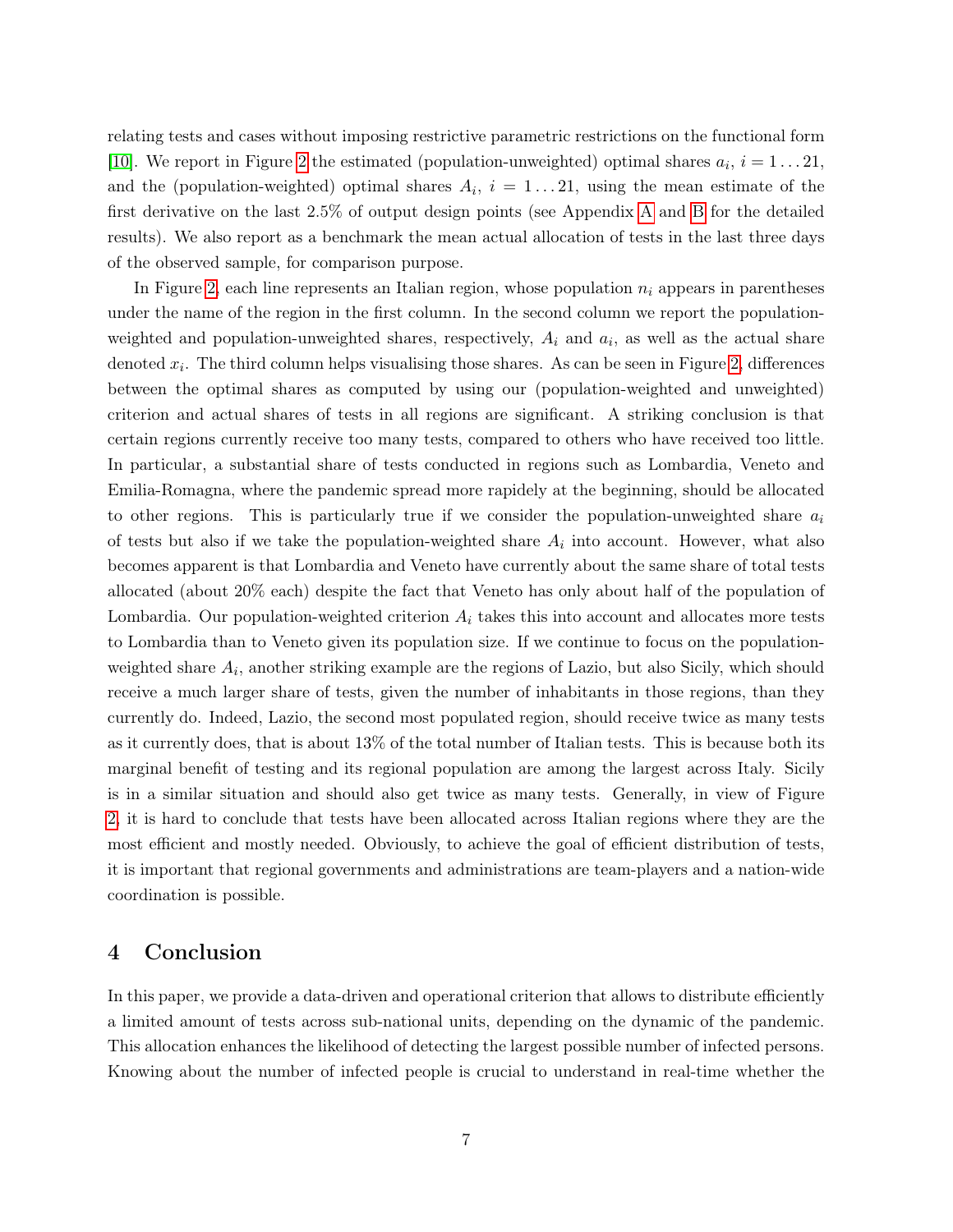dynamics of pandemic is accelerating or decelerating. If with an increasing number of tests ever more positive cases are found, the harm of the pandemic is accelerating. If with an increasing number of tests the number of detected positive cases declines on a daily basis, the pandemic starts to be contained and harm decelerates. We represented this in terms of a scatter-plot of total number of positive cases over total number of tests and pointed to the curvature of the underlying functional relationship. The pandemic ends when further tests do not find any new positive cases and the functional relationship becomes a flat line. The test-distribution criterion uses the information of the tangent to this functional form at endpoint, which we claim is a useful measure of the marginal benefit of testing. The policy implication of our criterion is that more tests will be needed in regions where the tangent is steeper and indicates an acceleration of the pandemic in comparison to regions where the tangent is flatter and thus means that the pandemic is spreading less quickly. Our criterion could be combined with group or pool testing (see [\[11\]](#page-10-5) and [\[9\]](#page-9-6)) and drive-in testing ([\[12\]](#page-10-6) and [\[19\]](#page-10-7)) so as to use the limited amount of test capacity in a best way in each region or province. Pool testing is currently developed and implemented in Germany  $(8)$  and Israel<sup>[6](#page-8-0)</sup>. We show how the criterion can be applied to Italy and its regions where the pandemic had a very different dynamic. We find that the current actual allocation of tests across regions is not efficient with respect to the criterion we provide in this paper. In particular, there should be a shift in testing from certain regions where the pandemic at first spread very quickly but has subsequently been more and more controlled, to some of those regions where the pandemic started out slower, but seems to speed up more recently.

Although our application makes use of Italian data, a similar exercise could obviously be done for other countries where more fine-tuned regional data is available. Using such a criterion will be particularly important at a moment where certain countries start considering to remove at least some aspects of the lock-down. Removing the lock-down will certainly trigger a change in the dynamic of the pandemic and it is crucial to have real-time evaluations of the re-opening of the social and economic life as well as a tool to allocate tests efficiently within the country. It goes without saying that this criterion could also be used across nations and in particular for political unions such as the European Union to efficiently allocate tests across member countries. It has become clear quite soon that certain countries were better prepared for testing from very early on than others. In this context, it turns out that the often cited aspect of "European solidarity" may have most usefully been an economic principle of efficient testing.

<span id="page-8-0"></span> $^6$ <https://www.timesofisrael.com/to-ease-global-virus-test-bottleneck-israeli-scientists-suggest-pooling-samples/>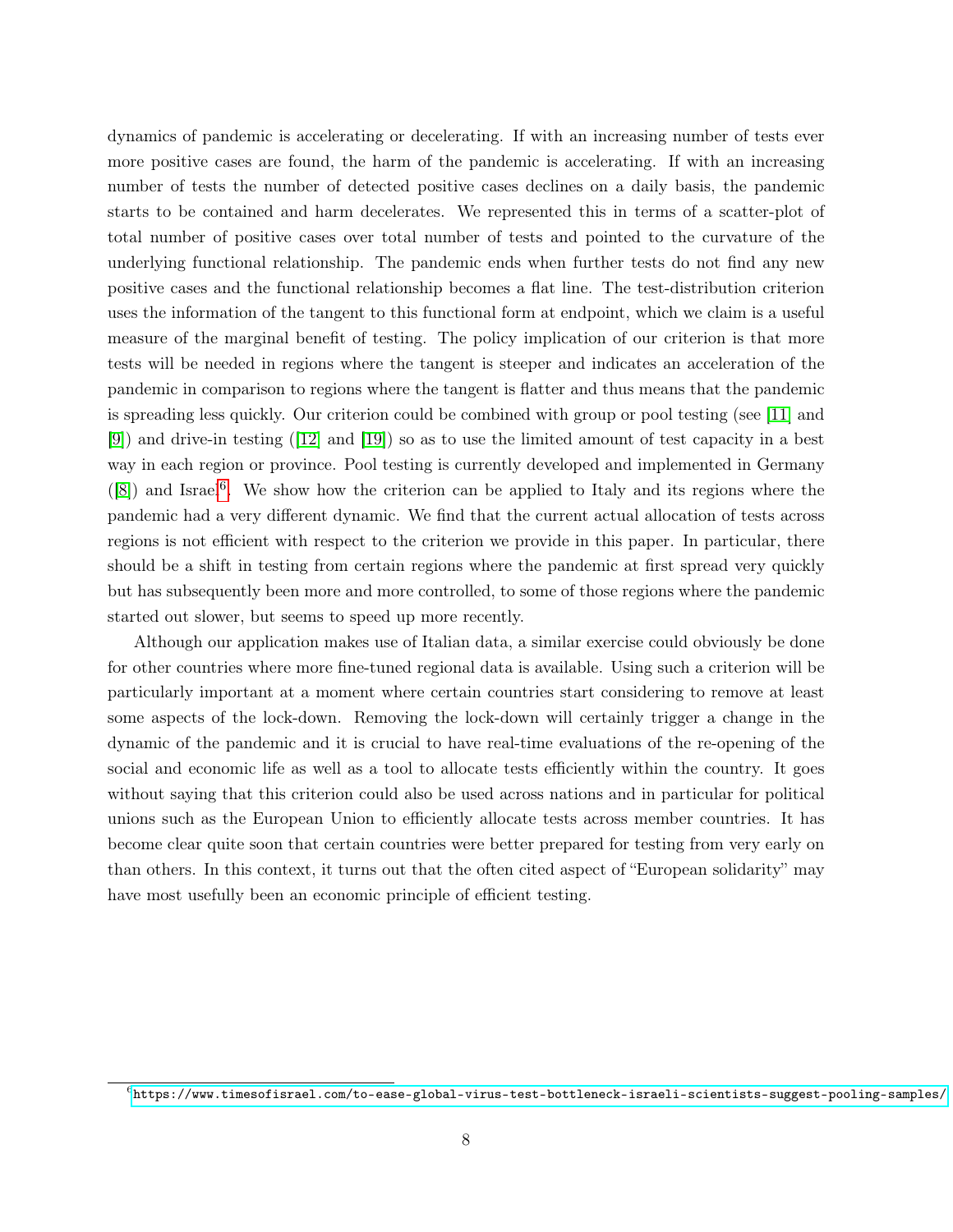### References

- <span id="page-9-0"></span>[1] Bedford J., Enria D., Giesecke J., et al. COVID-19 (2020): Towards Controlling of a Pandemic. The Lancet S0140-6736(20)30673-5. Available at [https://doi.org/10.1016/](https://doi.org/10.1016/S0140-6736(20)30673-5) [S0140-6736\(20\)30673-5](https://doi.org/10.1016/S0140-6736(20)30673-5)
- <span id="page-9-1"></span>[2] Binnicker, M.J. (2020): Emergence of a Novel Coronavirus Disease (COVID-19) and the Importance of Diagnostic Testing: Why Partnership between Clinical Laboratories, Public Health Agencies, and Industry Is Essential to Control the Outbreak. Clinical Chemistry hvaa071 Available at <https://doi.org/10.1093/clinchem/hvaa071>
- <span id="page-9-3"></span>[3] COVID-19 National Emergency Response Center, Epidemiology and Case Management Team, Korea Centers for Disease Control and Prevention (2020): Contact Transmission of COVID-19 in South Korea: Novel Investigation Techniques for Tracing Contacts. Osong Public Health Res Perspect 2020, 11:60-63. Available at [https://doi.org/10.24171/j.phrp.](https://doi.org/10.24171/j.phrp.2020.11.1.09) [2020.11.1.09](https://doi.org/10.24171/j.phrp.2020.11.1.09)
- [4] De Brabanter, K., and Liu, Y. (2015): Smoothed Nonparametric Derivative Estimation Based on Weighted Difference Sequences, In Stochastic Models, Statistics and Their Applications, A. Steland, E. Rafajlowicz, K. Szajowski (Eds.), Chapter 4 (pp. 31-38), Springer.
- [5] ECDC technical report (2020): Guidelines for the use of non-pharmaceutical measures to delay and mitigate the impact of 2019-nCoV. European Center for Disease Countrol. [https://www.ecdc.europa.eu/sites/default/files/documents/](https://www.ecdc.europa.eu/sites/default/files/documents/novel-coronavirus-guidelines-non-pharmaceutical-measures_0.pdf) [novel-coronavirus-guidelines-non-pharmaceutical-measures\\_0.pdf](https://www.ecdc.europa.eu/sites/default/files/documents/novel-coronavirus-guidelines-non-pharmaceutical-measures_0.pdf)
- <span id="page-9-2"></span>[6] Fineberg, H.V. (2020): Ten Weeks to Crush the Curve. New England Journal of Medicine 10.1056/NEJMe2007263. Available at [https://www.nejm.org/doi/full/10.1056/](https://www.nejm.org/doi/full/10.1056/NEJMe2007263) [NEJMe2007263](https://www.nejm.org/doi/full/10.1056/NEJMe2007263)
- <span id="page-9-4"></span>[7] Fleurbaey, M, Luchini, S., Muller, C. and E. Schokkaert (2013): Equivalent Income and fair evaluation of health care. Health economics,  $22(6)$  711-729. Available at [https://](https://onlinelibrary.wiley.com/doi/abs/10.1002/hec.2859) [onlinelibrary.wiley.com/doi/abs/10.1002/hec.2859](https://onlinelibrary.wiley.com/doi/abs/10.1002/hec.2859)
- <span id="page-9-7"></span>[8] Seifried, E., Ciesek, S., et al. (2020): Pool testing of SARS-CoV-02 samples increases worldwide test capacities many times over. Available at [https://aktuelles.uni-frankfurt.de/englisch/](https://aktuelles.uni-frankfurt.de/englisch/pool-testing-of-sars-cov -02-samples-increases-worldwide-test-capacities-many-times-over/) [pool-testing-of-sars-cov-02-samples-increases-worldwide-test-capacities-many-times-over/](https://aktuelles.uni-frankfurt.de/englisch/pool-testing-of-sars-cov -02-samples-increases-worldwide-test-capacities-many-times-over/)
- <span id="page-9-6"></span>[9] Gollier, C., and Gossner, O. (2020): Group Testing against Covid-19. CREST working paper 2020-04. Available at <http://crest.science/RePEc/wpstorage/2020-04.pdf>
- <span id="page-9-5"></span>[10] Harrel, F.Z. Jr (2015). Regression Modeling Strategies: With Applications to Linear Models, Logistic and Ordinal Regression, and Survival Analysis. Springer.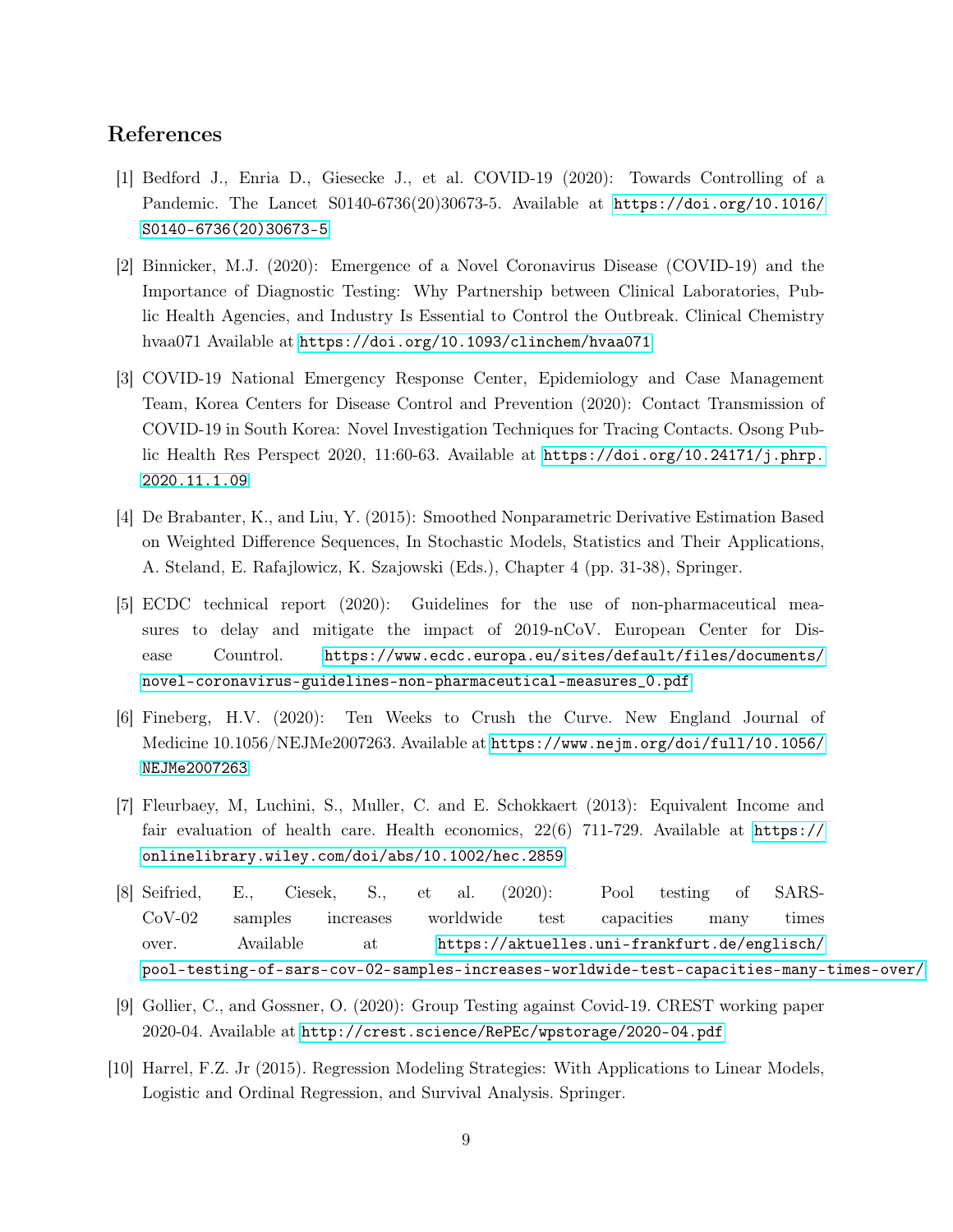- <span id="page-10-5"></span>[11] Jain, B.N., and Jain, T. (2020). Accelerated Infection Testing at Scale: a Proposal for Inference with Single Test on Multiple Patients. Available at [https://arxiv.org/ftp/arxiv/](https://arxiv.org/ftp/arxiv/papers/2003/2003.13282.pdf) [papers/2003/2003.13282.pdf](https://arxiv.org/ftp/arxiv/papers/2003/2003.13282.pdf)
- <span id="page-10-6"></span>[12] Kwon, K.T., Ko J.H., Shin H., Sung M., Kim J.Y. (2020): Drive-Through Screening Center for COVID-19: a Safe and Efficient Screening System against Massive Community Outbreak. Journal of Korean Medical Science 35:e123. Available at [https://doi.org/10.3346/jkms.](https://doi.org/10.3346/jkms.2020.35.e123) [2020.35.e123](https://doi.org/10.3346/jkms.2020.35.e123)
- <span id="page-10-2"></span>[13] Luchini, S., Teschl, M., Pintus, P.A., Baunez, C., Degoulet, M., and Moatti, J.P. (2020): Urgently Needed for Policy Guidance: An Operational Tool for Monitoring the COVID-19 Pandemic. AMSE working paper 2020-09, available at <https://ssrn.com/abstract=3563688> and <https://www.amse-aixmarseille.fr/en/research/working-papers>
- <span id="page-10-1"></span>[14] Rosenbaum, L. (2020): Facing Covid-19 in Italy - Ethics, Logistics, and Therapeutics on the Epidemic's Front Line. New England Journal of Medicine 10.1056/NEJMp2005492. Available at <https://doi.org/10.1056/NEJMp2005492>
- <span id="page-10-0"></span>[15] Salathé M., Christian A., Richard N., et al. COVID-19 (2020): Epidemic in Switzerland: on the Importance of Testing, Contact Tracing and Isolation. Available at [https://doi.org/](https://doi.org/10.4414/smw.2020.20225) [10.4414/smw.2020.20225](https://doi.org/10.4414/smw.2020.20225)
- <span id="page-10-4"></span>[16] Seifert, B., Brockmann, M., Engel, J. and T. Gasser (1994) Fast algorithms for nonparametric curve estimation. J. Computational and Graphical Statistics 3, 192-213. Available at [https:](https://www.tandfonline.com/doi/abs/10.1080/10618600.1994.10474638) [//www.tandfonline.com/doi/abs/10.1080/10618600.1994.10474638](https://www.tandfonline.com/doi/abs/10.1080/10618600.1994.10474638)
- <span id="page-10-3"></span>[17] Taleb, N. (2012). Antifragile, things that gain from disorder. Random House.
- [18] Watkins, J. (2020): Preventing a covid-19 pandemic. BMJ 368:m810. Available at [https:](https://doi.org/10.1136/bmj.m810) [//doi.org/10.1136/bmj.m810](https://doi.org/10.1136/bmj.m810)
- <span id="page-10-7"></span>[19] Won, J., Lee S., Park M., et al. (2020): Development of a Laboratory-safe and Low-cost Detection Protocol for SARS-CoV-2 of the Coronavirus Disease 2019 (COVID-19). Experimental Neurobiology 10.5607/en20009. Available at <https://doi.org/10.5607/en20009>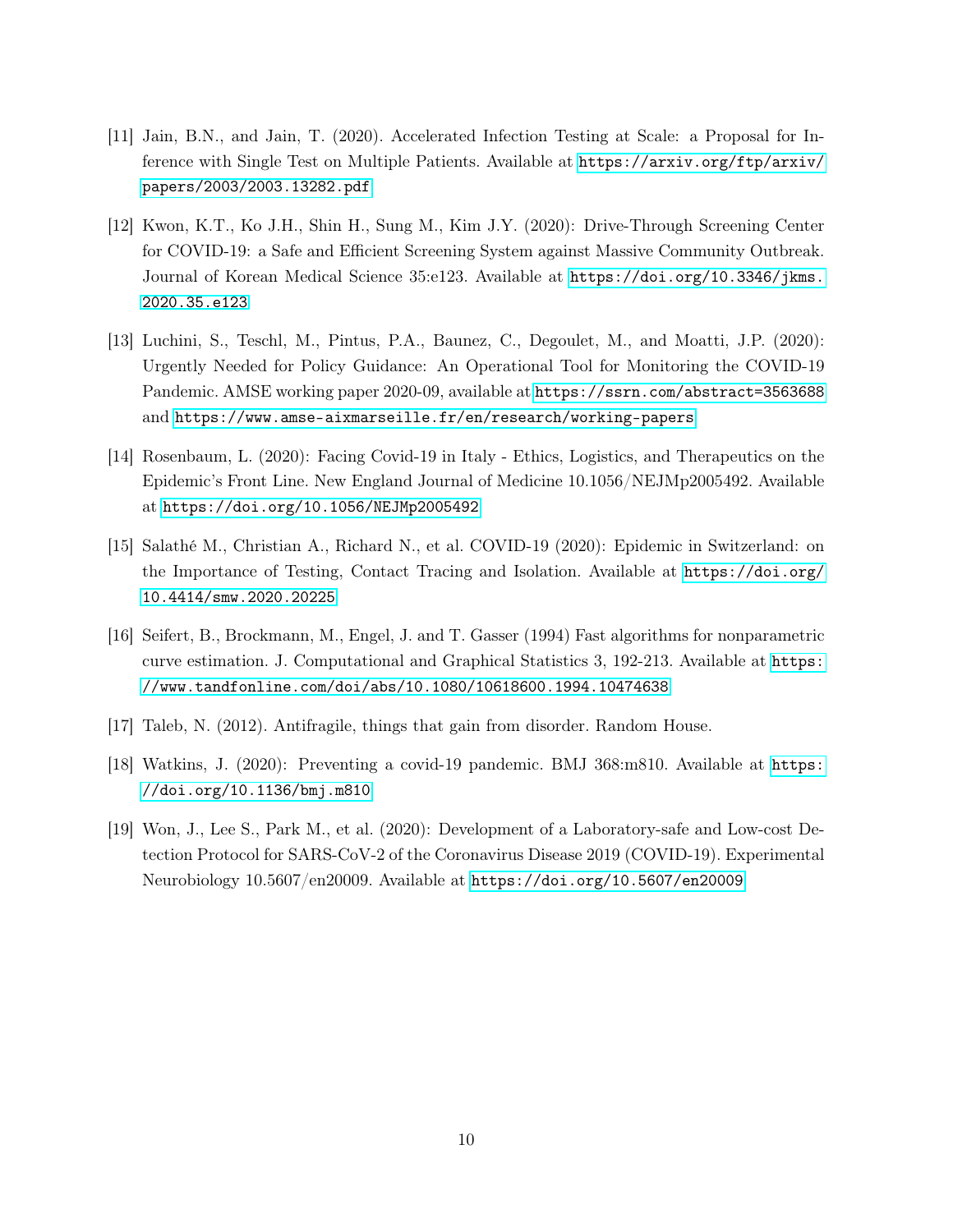## <span id="page-11-0"></span>A Epidemic Dynamics in Italian Regions

In the following figures, we present for each region a scatter-plot of the raw data as well as of the non parametric estimation of the functional relationship between the fraction of COVID-19 tests tests and the fraction of COVID-19 cases. The fraction of COVID-19 tests is the daily obervation of the cumulative sum of tests divided by the total number of tests observed at the end date. The fraction of COVID-19 cases is the daily observation of the cumulative sum of positive cases divided by the total number of cases observed at the end date. Blue dots correspond to raw data. Each blue dot corresponds to a daily observation. The lowest dot (down, left) on on each Figure is the first date and the highest (up, right) dot corresponds to the end date. The red line is the non parametric estimation of the functional relationship between tests and cases using local polynomial regression fitting with Epanechnikov weights. The plain line in black is the tangent line derived from the end point from a non-parametric estimate of the first derivative of the functional relationship. The dashed line is the tangent line obtained from the mean first derivative estimate of the last 2.5% output design points and the dotted line is the tangent line derived from the mean first derivative estimate of the 10% output design points – see Appendix [B](#page-16-0) for numerical results.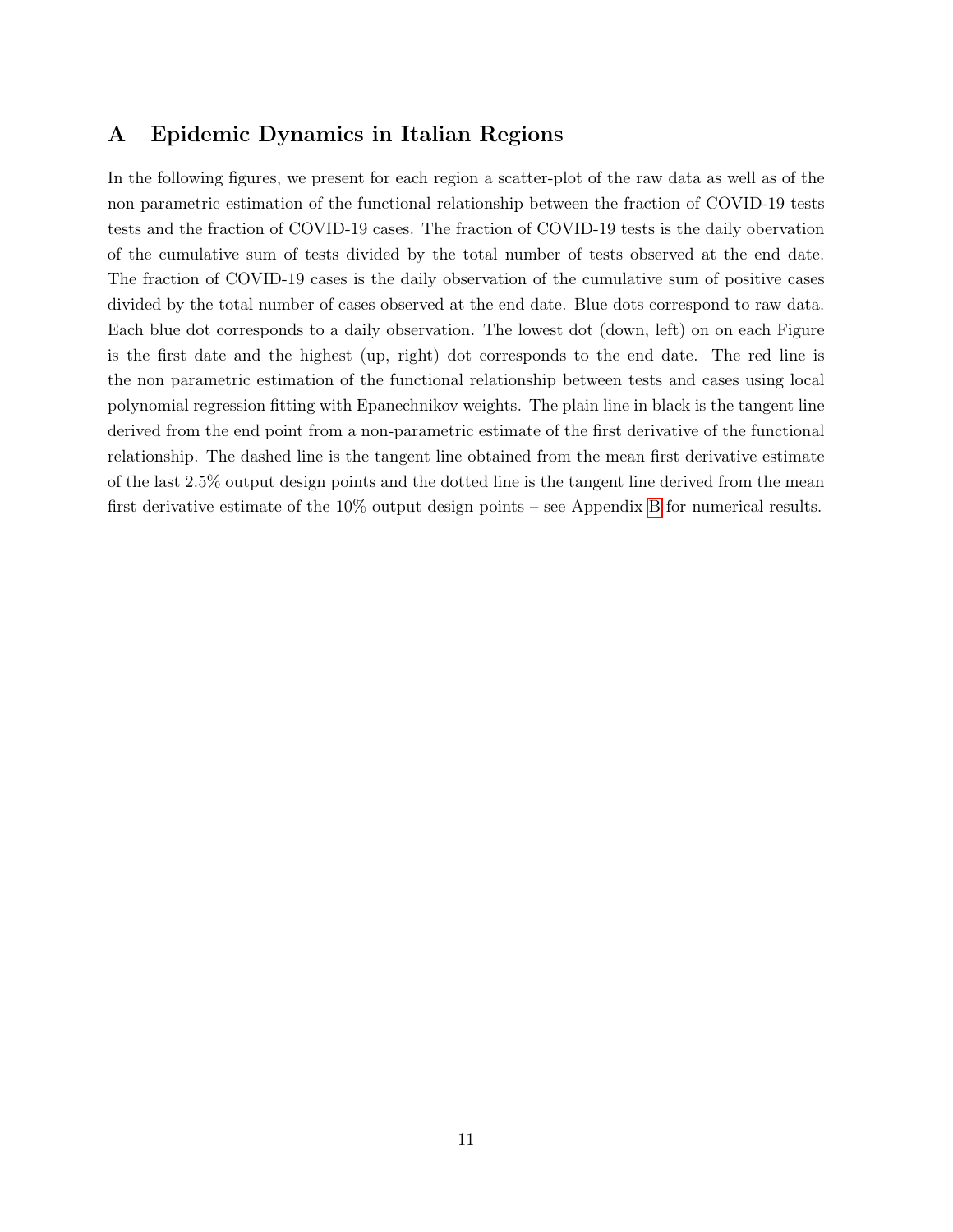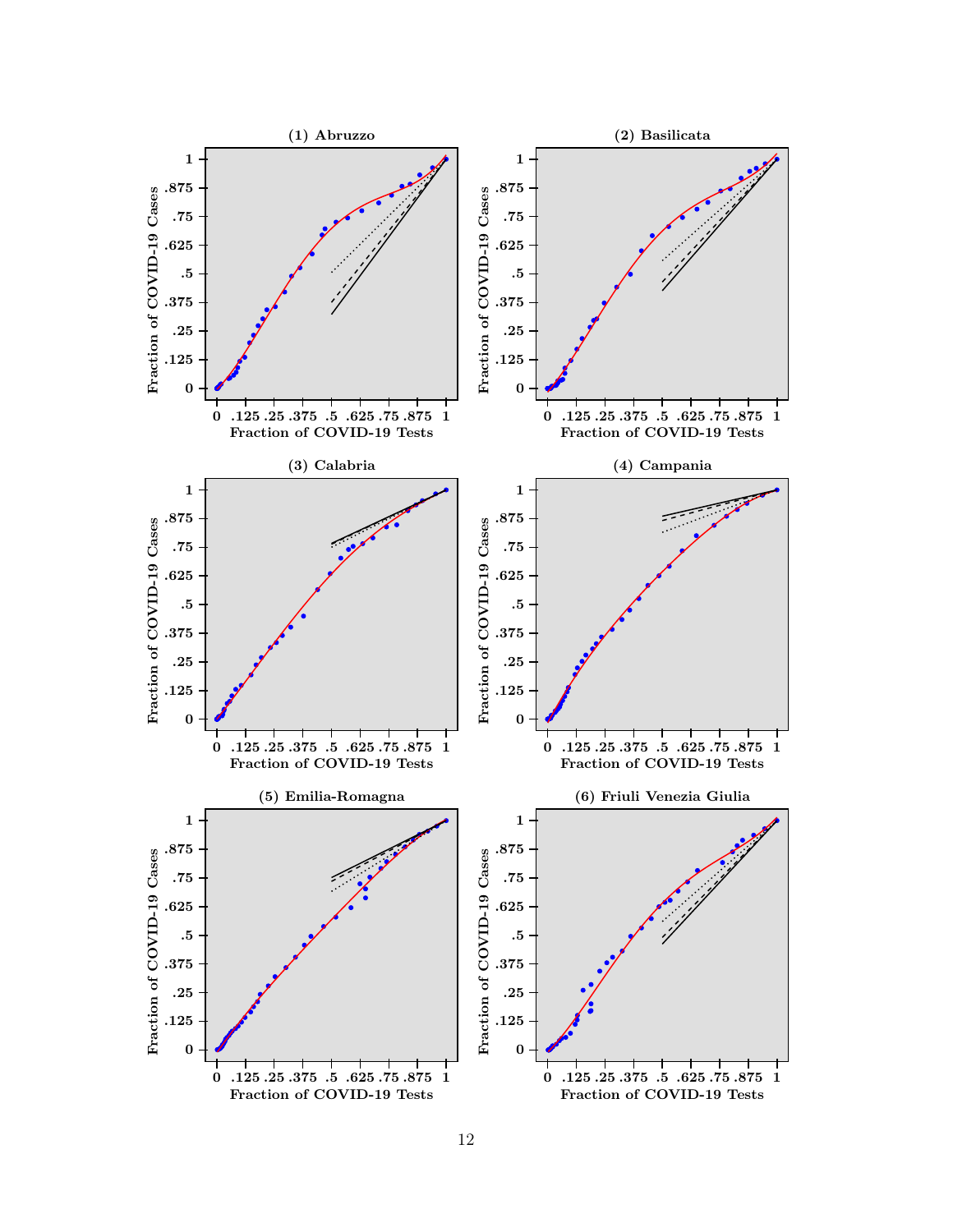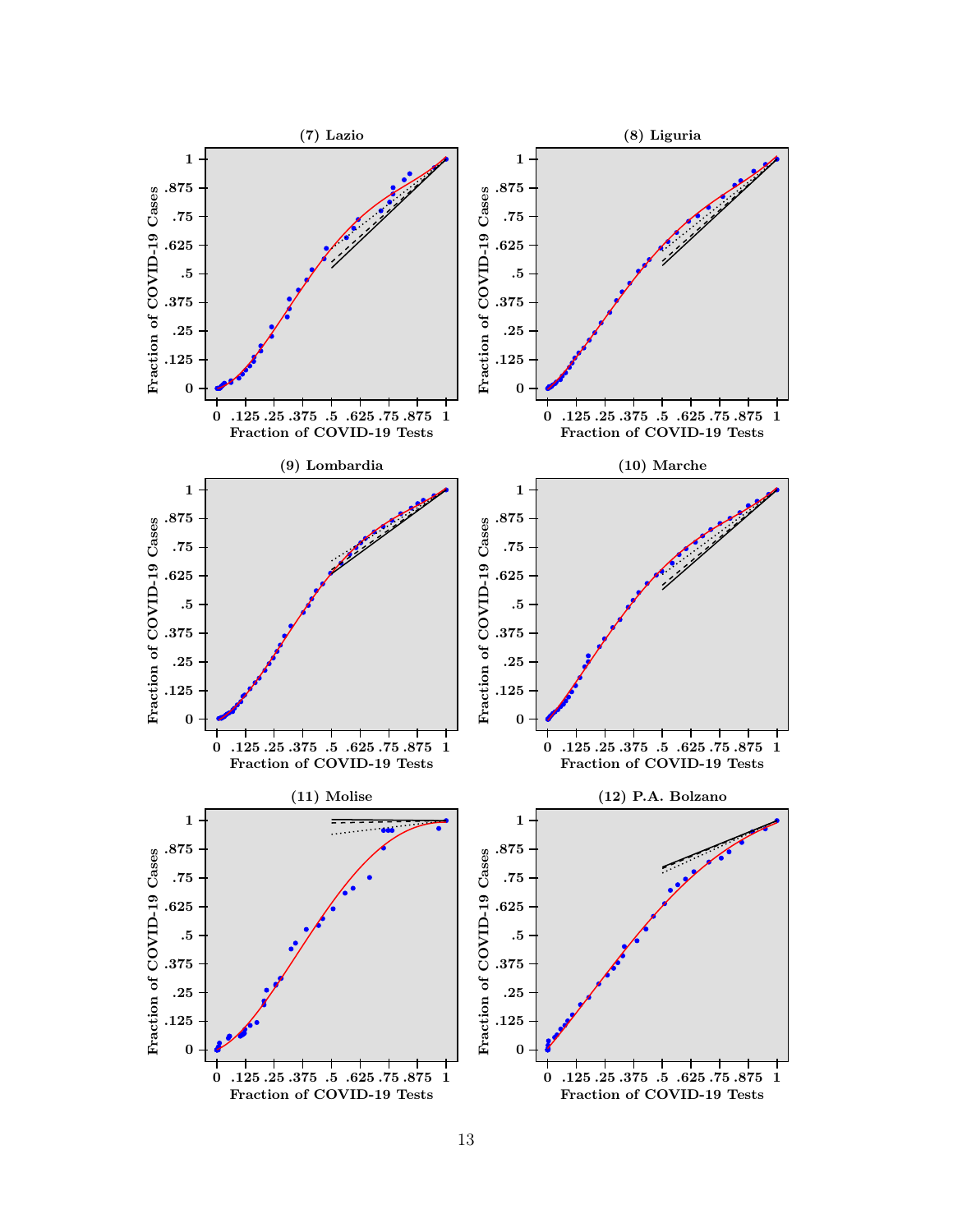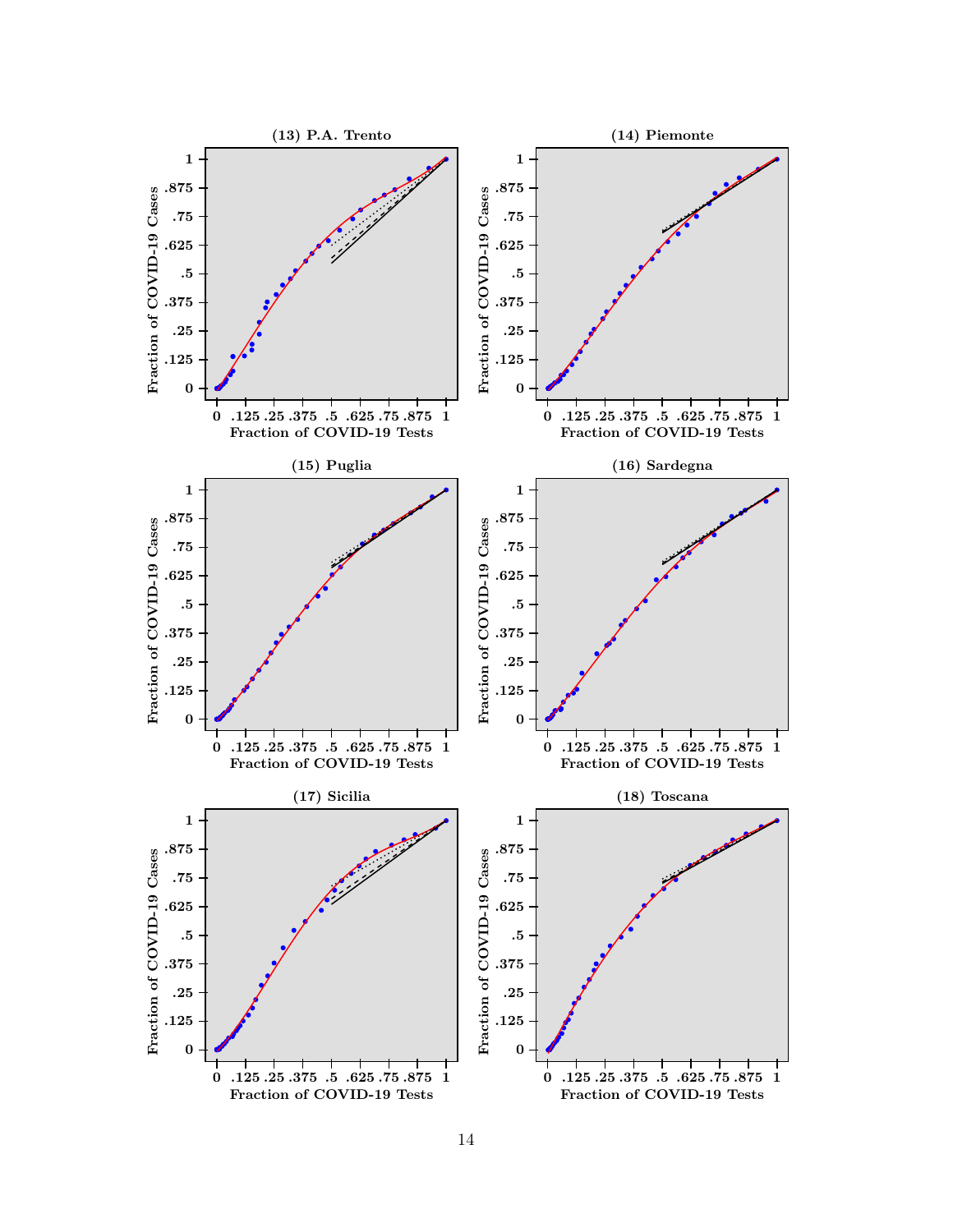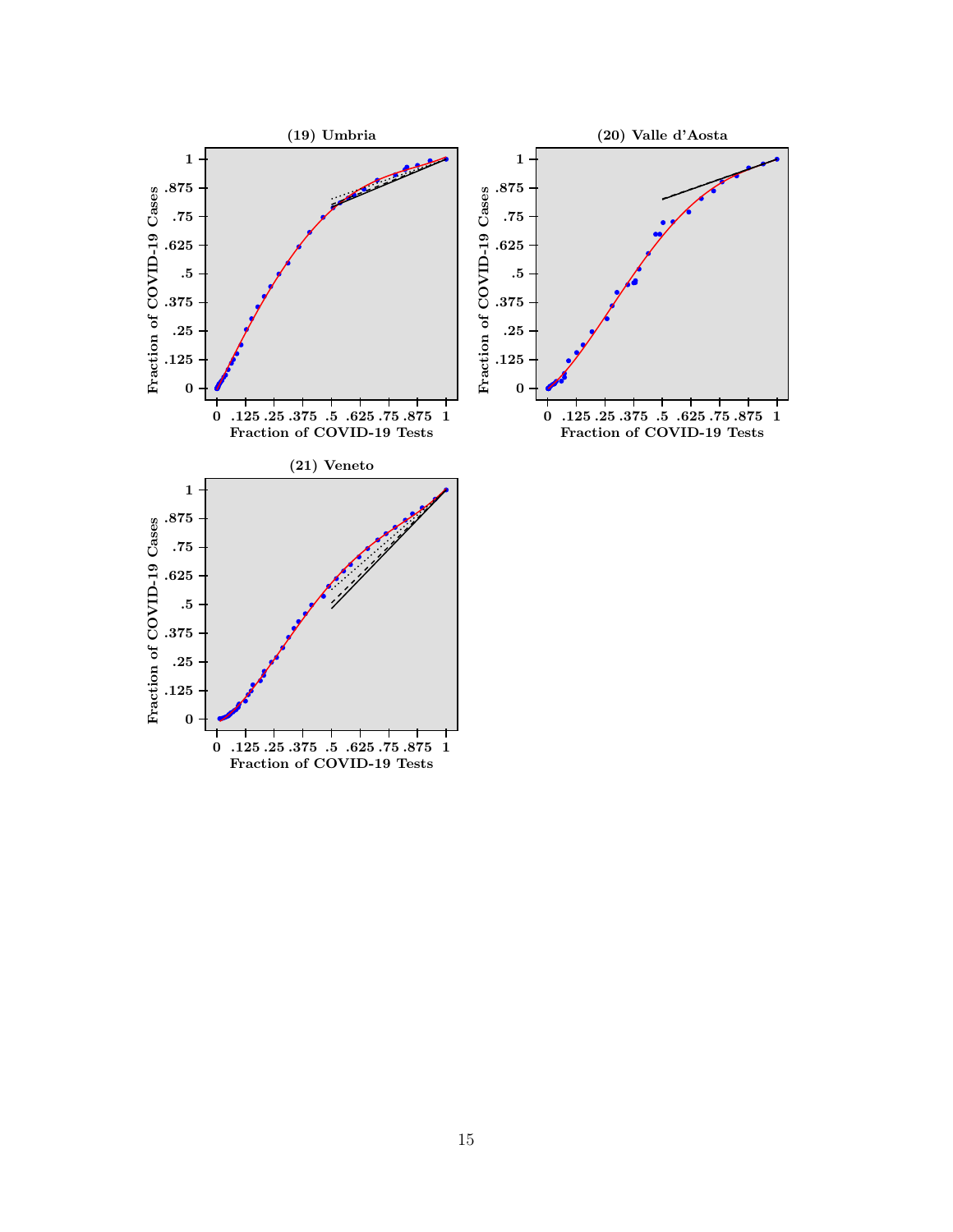# <span id="page-16-0"></span>B Numerical Estimates

In the following tables, we present the estimated efficient allocations using different non-parametric estimates of the first derivative at the end date: (1) the end point estimate, (2) the mean estimate of the last 2.5% output design points and (3) the mean estimate of the last 10% outut design points. The sensitivity analysis indicates that efficient allocation shares are robust to the choice of the first estimate derivative. We consider that the mean estimate of the last 2.5% output design points offers the most versatility for our purpose in our setting.

| Region                | Inhabitants $(n_i)$ | Weight $(w_i)$ | Allocation $(a_i)$ | Allocation $(A_i)$ | Actual All. $(x_i)$ |
|-----------------------|---------------------|----------------|--------------------|--------------------|---------------------|
| Abruzzo               | 1.311.580           | 1.354          | 9.27               | 4.19               | 1.970               |
| Basilicata            | 562.869             | 1.147          | 7.85               | 1.52               | 0.411               |
| Calabria              | 1.947.131           | 0.466          | 3.19               | 2.14               | 1.853               |
| Campania              | 5.801.692           | 0.229          | 1.57               | 3.14               | 3.444               |
| Emilia-Romagna        | 4.459.477           | 0.497          | 3.40               | 5.23               | 9.746               |
| Friuli-Venezia Giulia | 1.215.220           | 1.077          | 7.37               | 3.09               | 3.086               |
| Lazio                 | 5.879.082           | 0.949          | 6.50               | 13.17              | 6.702               |
| Liguria               | 1.550.640           | 0.928          | 6.35               | 3.40               | 2.176               |
| Lombardia             | 10.060.574          | 0.732          | 5.01               | 17.38              | 20.862              |
| Marche                | 1.525.271           | 0.871          | 5.96               | 3.13               | 2.168               |
| Molise                | 305.617             | $-0.010$       | 0.07               | $-0.01$            | 0.233               |
| P.A. Bolzano          | 520.891             | 0.405          | 2.78               | 0.50               | 2.339               |
| P.A. Trento           | 538.223             | 0.908          | 6.21               | 1.15               | 1.638               |
| Piedmont              | 4.356.406           | 0.643          | 4.40               | 6.61               | 6.012               |
| Apulia                | 4.029.053           | 0.679          | 4.65               | 6.46               | 3.052               |
| Sardinia              | 1.639.591           | 0.651          | 4.46               | 2.52               | 1.038               |
| Sicilia               | 4.999.891           | 0.730          | 5.00               | 8.61               | 3.353               |
| Toscana               | 3.729.641           | 0.547          | 3.74               | 4.81               | 7.575               |
| Umbria                | 882.015             | 0.418          | 2.86               | 0.87               | 1.761               |
| Valle d'Aosta         | 125.666             | 0.351          | 2.40               | 0.10               | 0.366               |
| Veneto                | 4.905.854           | 1.035          | 7.09               | 11.99              | 20.214              |

B.1 Efficient Allocations with End Point Estimate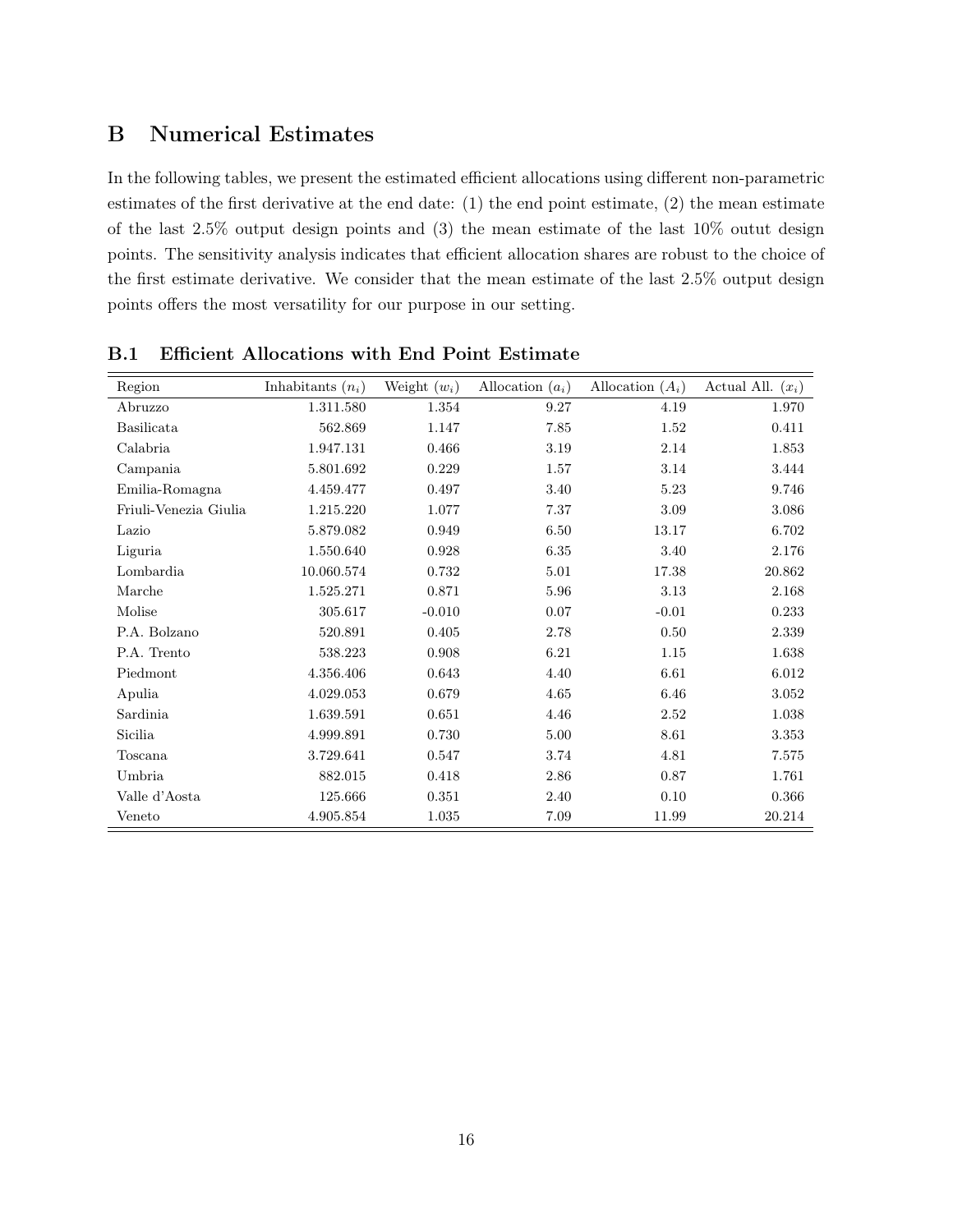| Region                | Inhabitants $(n_i)$ | Weight $(w_i)$ | Allocation $(a_i)$ | Allocation $(A_i)$ | Actual All. $(x_i)$ |
|-----------------------|---------------------|----------------|--------------------|--------------------|---------------------|
| Abruzzo               | 1.311.580           | 1.248          | 8.85               | 3.99               | 1.970               |
| Basilicata            | 562.869             | 1.071          | 7.59               | 1.47               | 0.411               |
| Calabria              | 1.947.131           | 0.473          | 3.36               | 2.25               | 1.853               |
| Campania              | 5.801.692           | 0.267          | 1.89               | 3.78               | 3.444               |
| Emilia-Romagna        | 4.459.477           | 0.530          | 3.76               | 5.76               | 9.746               |
| Friuli-Venezia Giulia | 1.215.220           | 1.019          | 7.22               | 3.02               | 3.086               |
| Lazio                 | 5.879.082           | 0.898          | 6.36               | 12.86              | 6.702               |
| Liguria               | 1.550.640           | 0.890          | $6.31\,$           | $3.36\,$           | 2.176               |
| Lombardia             | 10.060.574          | 0.696          | 4.93               | 17.06              | 20.862              |
| Marche                | 1.525.271           | 0.831          | 5.89               | 3.09               | 2.168               |
| Molise                | 305.617             | 0.020          | $0.15\,$           | 0.02               | 0.233               |
| P.A. Bolzano          | 520.891             | 0.417          | 2.96               | 0.53               | 2.339               |
| P.A. Trento           | 538.223             | 0.862          | 6.11               | 1.13               | 1.638               |
| Piedmont              | 4.356.406           | 0.634          | 4.50               | 6.73               | 6.012               |
| Apulia                | 4.029.053           | 0.663          | 4.70               | 6.51               | 3.052               |
| Sardinia              | 1.639.591           | 0.641          | 4.55               | 2.56               | 1.038               |
| Sicilia               | 4.999.891           | 0.681          | 4.83               | 8.30               | 3.353               |
| Toscana               | 3.729.641           | 0.534          | 3.79               | 4.85               | 7.575               |
| Umbria                | 882.015             | 0.396          | 2.80               | 0.85               | 1.761               |
| Valle d'Aosta         | 125.666             | 0.347          | 2.46               | 0.11               | 0.366               |
| Veneto                | 4.905.854           | 0.986          | 6.99               | 11.78              | 20.214              |

B.2 Efficient Allocations with Last 2.5% Output Design Points